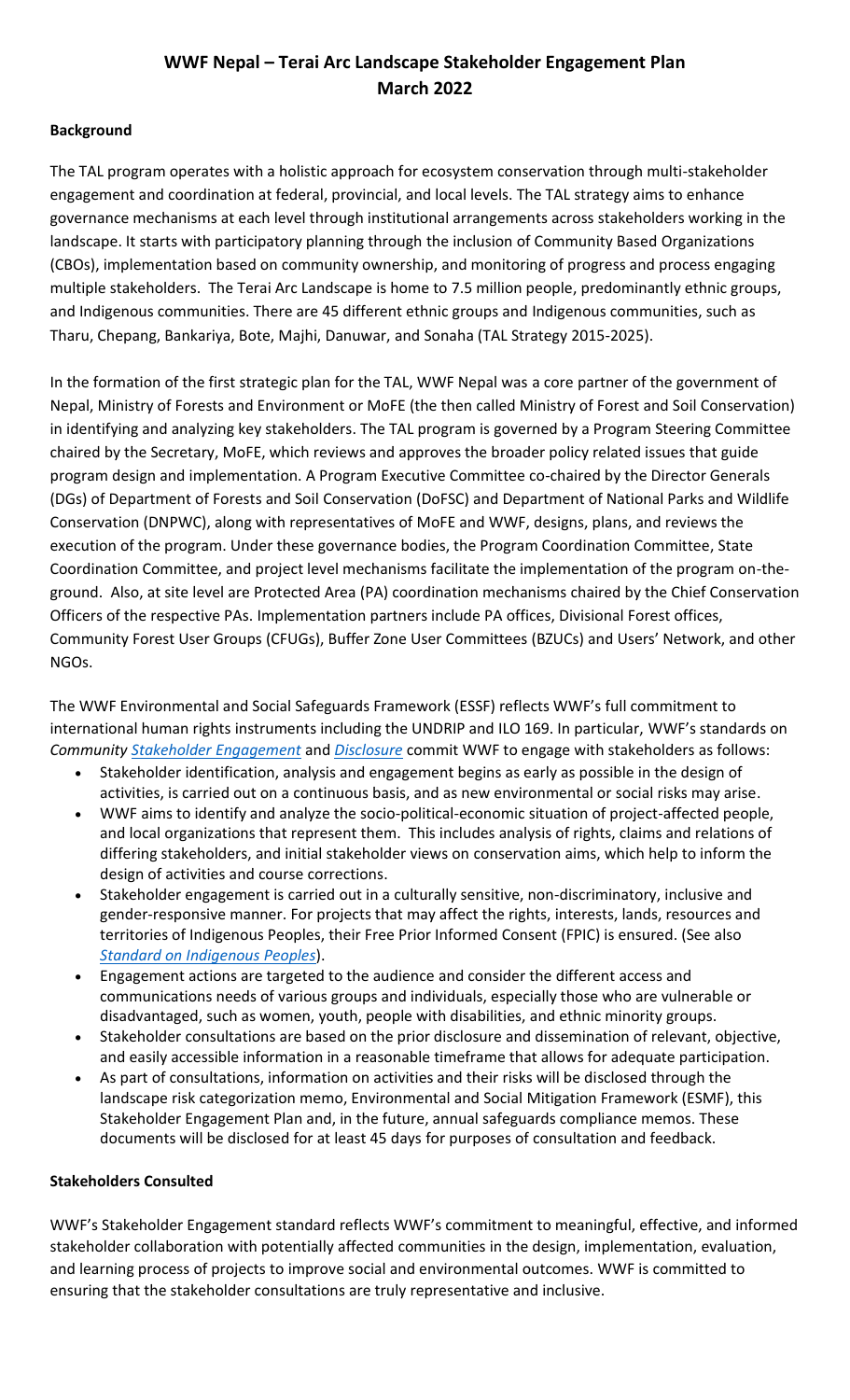Stakeholder consultation was carried out along with environmental and social mitigation framework planning process. Inputs into the development of stakeholder engagement plan were gathered through consultations with key interested actors in the TAL. A diverse cross-section of IPLCs were identified though mapping exercises for participation in the consultations, including Indigenous Peoples, highly vulnerable and other marginalized groups. Groups engaged in the development of this plan included WWF Nepal, TAL filed Program staff, members of the TAL Project Coordination Committee, Park Wardens and staff, District level Forest Department offices, Local Government officials, Buffer Zone User Groups and Committees, Community Forest User Groups, Community Forest Coordination Committees, Bote Indigenous Peoples Representatives, Associations (National Federation of Indigenous Nationalities, Federation of Community Forest User Groups, Himalayan Grassroots Women's Natural Resource Management Association), the Dalit Network, and Civil Society Organizations. The consultations provided needed information in elaborating and explaining the risks, assessing the effectiveness of existing mitigation measures, and generating new insights.

#### **Acronyms**

| BZ            | <b>Buffer Zone</b>                                    |
|---------------|-------------------------------------------------------|
| <b>BZCF</b>   | <b>Buffer Zone Community Forest</b>                   |
| <b>BZMC</b>   | <b>Buffer Zone Management Committee</b>               |
| <b>BZUC</b>   | <b>Buffer Zone User Committee</b>                     |
| <b>BZUG</b>   | <b>Buffer Zone User Group</b>                         |
| <b>CBAPU</b>  | Community-based Anti-Poaching Unit                    |
| CIB           | Central Investigation Bureau                          |
| CBO           | Community-based Organization                          |
| CF            | <b>Community Forest</b>                               |
| <b>CFCC</b>   | <b>Community Forest Coordination Committee</b>        |
| <b>CFUG</b>   | <b>Community Forestry User Group</b>                  |
| <b>CFOP</b>   | Community Forest Operational Plan                     |
| CoC           | Code of Conduct                                       |
| <b>DFO</b>    | <b>Divisional Forest Office</b>                       |
| DG            | <b>Director General</b>                               |
| <b>DNPWC</b>  | Department of National Park and Wildlife Conservation |
| <b>DoFSC</b>  | Department of Forest and Soil Conservation            |
| <b>ESMP</b>   | <b>Environmental and Social Management Plan</b>       |
| <b>ESSF</b>   | <b>Environmental and Social Safeguards Framework</b>  |
| <b>FPCR-N</b> | Forum for Protection of Consumer's Rights, Nepal      |
| <b>FPIC</b>   | Free Prior and Informed Consent                       |
| <b>HWC</b>    | Human Wildlife Conflict                               |
| IP            | Indigenous People                                     |
| <b>IPLC</b>   | Indigenous People and Local Communities               |
| MoFE          | Ministry of Forests and Environment                   |
| <b>NGO</b>    | Non-Governmental Organization                         |
| <b>NHRC</b>   | National Human Rights Commission, Nepal               |
| <b>NTFPs</b>  | <b>Non-timber Forest Products</b>                     |
| <b>OP</b>     | <b>Operational Plan</b>                               |
| PA            | <b>Protected Area</b>                                 |
| RRT           | Rapid Response Team                                   |
| SoP           | <b>Standard operating Procedures</b>                  |
| TAL           | Terai Arc Landscape                                   |
| <b>URSA</b>   | Universal Rangers Support Alliance                    |
| <b>WCCC</b>   | Wildlife Crime Coordination Committee                 |
| <b>WCCB</b>   | Wildlife Crime Control Bureau                         |
| <b>WWF</b>    | World Wildlife Fund                                   |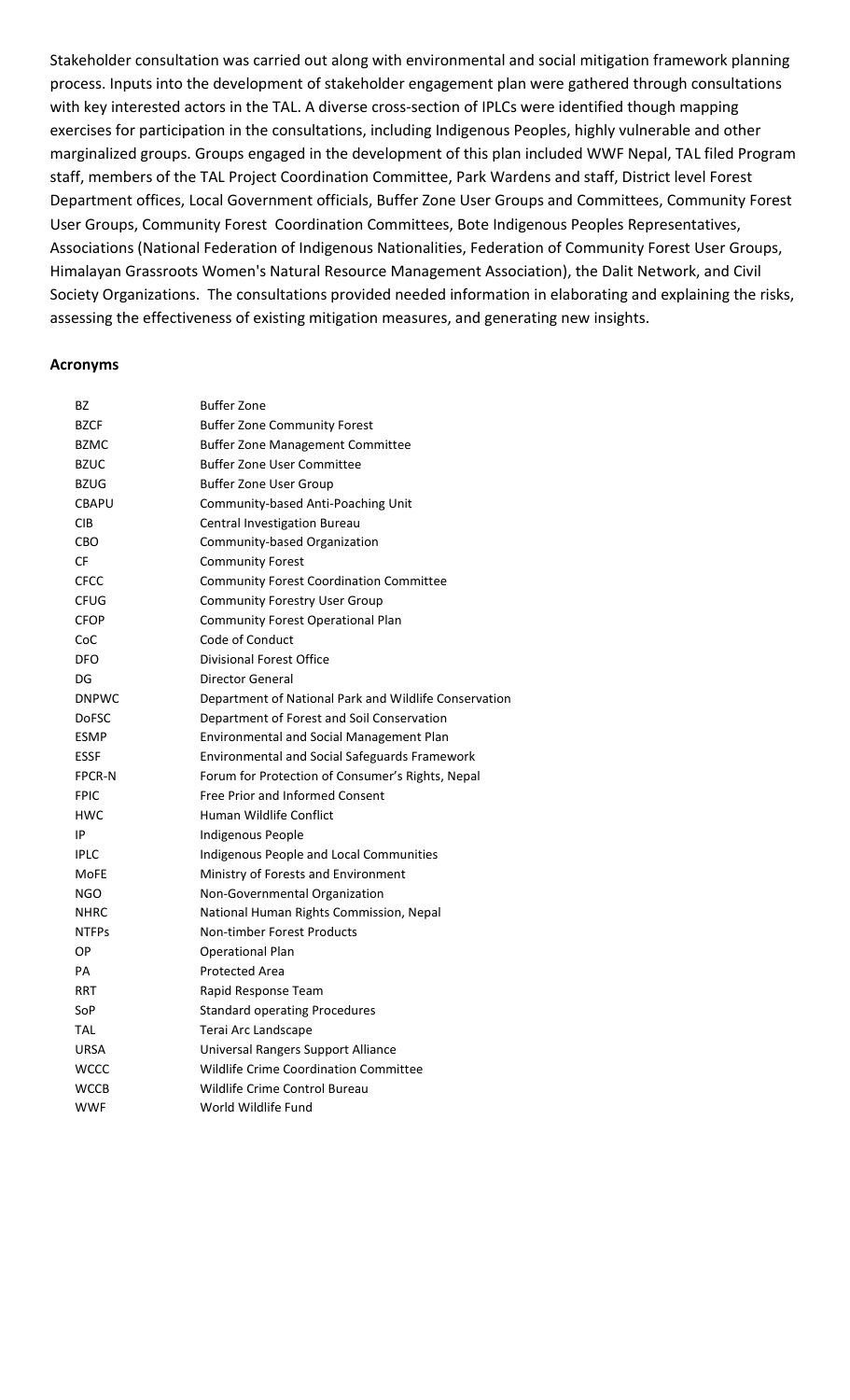# **Stakeholder Analysis**

|                                                                                                                                                                                                                          |                                | <b>Rights-holder or</b> |                                                                                                                                                                                                                                                                                                                                                                                                                                                                                                                                                                                                                   | Historical Engagement with WWF and Issues Raised                                                                                                                                                                                                                                                                                                                                                                                                                                                                                                                                                                                                                                                                                                                                                                                                                                                                                                                                                                                                                                                                                                                                                                                                                                                                                                                                                                                                                                                                                                                                                                                          |
|--------------------------------------------------------------------------------------------------------------------------------------------------------------------------------------------------------------------------|--------------------------------|-------------------------|-------------------------------------------------------------------------------------------------------------------------------------------------------------------------------------------------------------------------------------------------------------------------------------------------------------------------------------------------------------------------------------------------------------------------------------------------------------------------------------------------------------------------------------------------------------------------------------------------------------------|-------------------------------------------------------------------------------------------------------------------------------------------------------------------------------------------------------------------------------------------------------------------------------------------------------------------------------------------------------------------------------------------------------------------------------------------------------------------------------------------------------------------------------------------------------------------------------------------------------------------------------------------------------------------------------------------------------------------------------------------------------------------------------------------------------------------------------------------------------------------------------------------------------------------------------------------------------------------------------------------------------------------------------------------------------------------------------------------------------------------------------------------------------------------------------------------------------------------------------------------------------------------------------------------------------------------------------------------------------------------------------------------------------------------------------------------------------------------------------------------------------------------------------------------------------------------------------------------------------------------------------------------|
| <b>Stakeholder Groups</b>                                                                                                                                                                                                | <b>Level and Sector</b>        | duty-bearer?            | Stakeholder Interests in the Landscape                                                                                                                                                                                                                                                                                                                                                                                                                                                                                                                                                                            |                                                                                                                                                                                                                                                                                                                                                                                                                                                                                                                                                                                                                                                                                                                                                                                                                                                                                                                                                                                                                                                                                                                                                                                                                                                                                                                                                                                                                                                                                                                                                                                                                                           |
| Federal government<br>entities (Ministry of<br>Forest and Environment,<br>MoFE, Department of<br>National Parks and<br>Wildlife Conservation,<br>DNPWC, and<br>Department of Forest,<br>and Soil Conservation,<br>DoFSC) | National<br>government         | Duty-bearer             | These federal entities have an interest in an enabling environment for<br>institutionalizing landscape programs across the federal, provincial, and local<br>levels. MoFE is apex body with the mandate to look after, and with significant<br>interest in, forest and biodiversity conservation in Nepal.<br>TAL interventions inside protected areas and buffer zones are led by DNPWC<br>and those outside protected areas coordinated by DoFSC. These are also the<br>regulating bodies responsible for mobilizing law enforcement institutions<br>(CIB, Nepal Army) related to conservation law enforcement. | Before 1993, WWF coordinated with MoFE, DNPWC and DoFSC on an as-needed<br>basis, particularly on a project basis.<br>MoFE and WWF Nepal have had a longstanding programmatic relationship<br>currently guided by a scope of cooperation (SoC) outlining landscape conservation<br>works across the country. Updated every 5 years, the SoC outlines programmatic<br>scoping including the proposed budget for TAL in said period, institutional<br>arrangements, and financial commitments. MoFE formulated the first long-term<br>TAL Strategy in 2004-2014 with technical and financial support from WWF.<br>Learning from first strategic plan implementation, MoFE formulated the second<br>TAL strategy and action plan 2015-25.<br>DNPWC and DoFSC are lead executive agencies along with their district/PAs based<br>official units. This structure helps to take advantage of complementary<br>institutional capabilities of DNPWC, DOFSC and WWF in the landscape program<br>development and implementation.<br>The first SOC between MoFE and WWF Nepal was signed in 2006 and has been<br>updated 3 times since then. WWF signed the current SoC in January 2022 for the<br>period 2022-2027. Based on experience, WWF and MoFE developed a joint<br>implementation modality in which the government takes the lead in the on the<br>ground implementation, whereas WWF deputizes co-manager and finance<br>personnel.<br>Key issues raised by DNPWC, DoFSC during program meetings have included<br>building wildlife management capacity outside of protected areas and on making<br>HWC management program more effective. |
| Provincial Ministry of<br>Industry, Tourism,<br>Forest, and Environment<br>(MoITFE)                                                                                                                                      | Provincial level<br>government | Duty-bearer             | MoITFE has the mandate to make province-level policies and to do provincial<br>level planning. They have an interest in enabling corridor and connectivity<br>restoration, wildlife protection, human-wildlife conflict management and<br>sustainable forest management outside of PAs.                                                                                                                                                                                                                                                                                                                           | The provincial Ministry of Forests and Environment <sup>1</sup> is de-facto member of the<br>Project Steering Committee (formed at central level under the chair of secretary of<br>MoFE) in the TAL program.<br>WWF began engagement with MoITFE in 2019, after the formalization of the<br>provincial government in 2019. Prior to its formation, WWF Nepal used to work                                                                                                                                                                                                                                                                                                                                                                                                                                                                                                                                                                                                                                                                                                                                                                                                                                                                                                                                                                                                                                                                                                                                                                                                                                                                |

 $^1$  State Ministry may have different name e.g., in Lumbini state.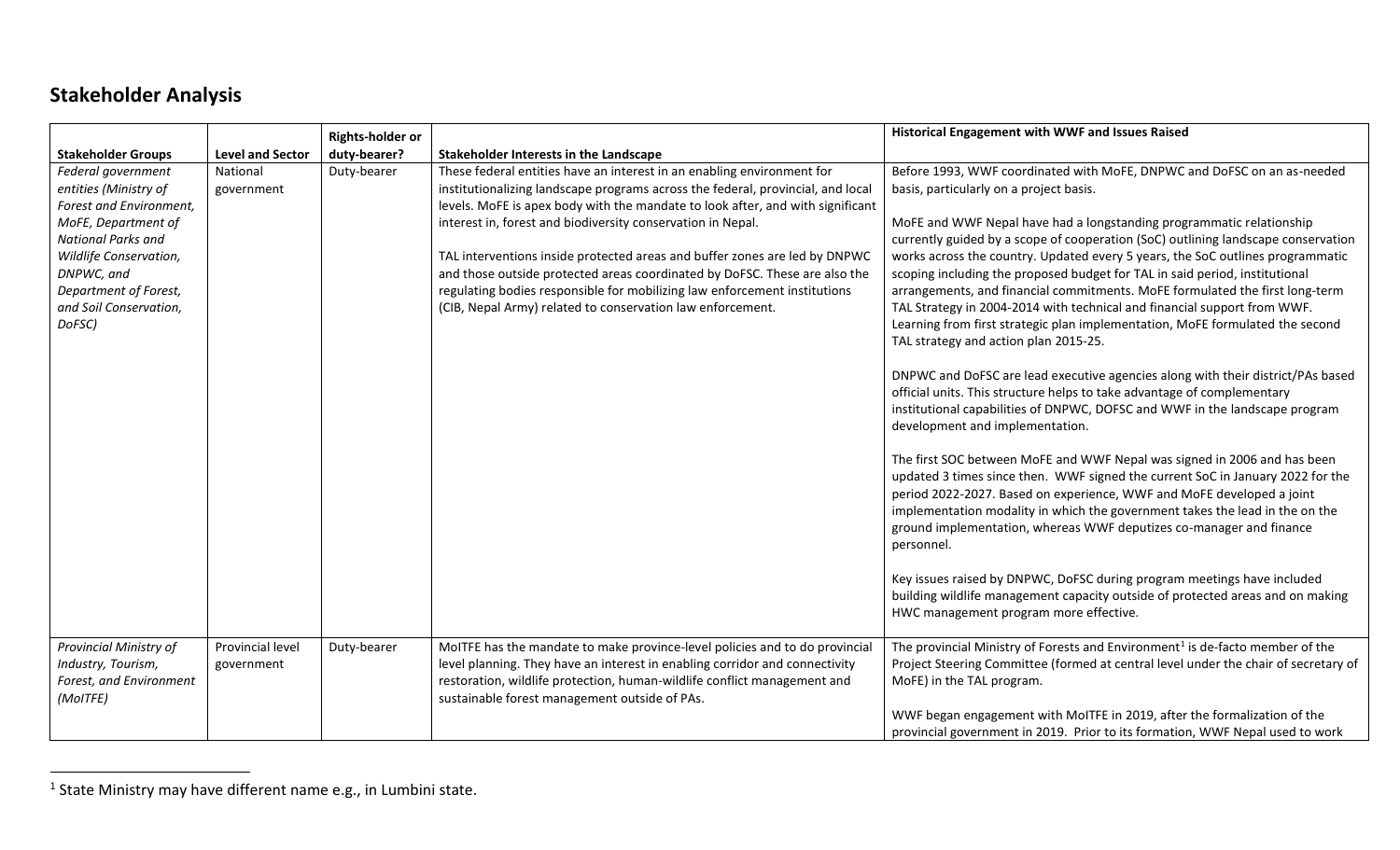|                                                                                                                                      |                                                                       |                                                             |             |                                                                                                                                                                                                                                                                                                                                                                                                                                                                                                                                                                                                                                                                                                                                                                                                                  | with district level authorities. Key issues raised by MoITFE / Provincial government<br>relate primarily to program coordination and leveraging of resources.<br>WWF also has some engagement with the tourism ministry (Ministry of culture,<br>tourism and civil aviation) at the federal level.                                                                                                                                                                                                                                                                                                                                                                                              |
|--------------------------------------------------------------------------------------------------------------------------------------|-----------------------------------------------------------------------|-------------------------------------------------------------|-------------|------------------------------------------------------------------------------------------------------------------------------------------------------------------------------------------------------------------------------------------------------------------------------------------------------------------------------------------------------------------------------------------------------------------------------------------------------------------------------------------------------------------------------------------------------------------------------------------------------------------------------------------------------------------------------------------------------------------------------------------------------------------------------------------------------------------|-------------------------------------------------------------------------------------------------------------------------------------------------------------------------------------------------------------------------------------------------------------------------------------------------------------------------------------------------------------------------------------------------------------------------------------------------------------------------------------------------------------------------------------------------------------------------------------------------------------------------------------------------------------------------------------------------|
| Conservation Law<br><b>Enforcement Agencies</b><br>(e.g., CIB - the Nepal<br>Police- and Wildlife<br>Crime Control Bureau -<br>WCCB) |                                                                       | National<br>government                                      | Duty-bearer | CIB has a division, Environmental Crime, with the specific authority to<br>investigate wildlife crime in Nepal. CIB has an interest in seeing wildlife crime<br>reduced throughout Nepal.                                                                                                                                                                                                                                                                                                                                                                                                                                                                                                                                                                                                                        | WWF has given grants to CIB since 2014. The latest MoU was signed between CIB<br>and WWF in April 2021. That MoU formalizes the comprehensive, long-term<br>partnership existing between the CIB and WWF to curb wildlife crimes in Nepal.<br>Under the MoU, WWF provides supports to the Environmental Crimes division of<br>CIB to control wildlife crime. CIB capacity to investigate and prosecute crimes<br>related to the illegal killing and trade of endangered wildlife is strengthened<br>through this support. WWF provides financial and technical support to the CIB for<br>capacity building and innovation though improved technologies for effective<br>wildlife crime control. |
|                                                                                                                                      |                                                                       |                                                             |             | WCCB facilitates inter-agency collaboration for collective action on wildlife<br>crime control at district level and protected areas.                                                                                                                                                                                                                                                                                                                                                                                                                                                                                                                                                                                                                                                                            | WWF has been supporting WCCB with institutional support to lead inter-agency<br>collaboration (e.g., DNPWC, Protected Area offices, Division Forest offices).<br>WWF began this engagement in 2010 with WCCB. The WCCB secretariat organizes<br>regular meetings (monthly, biannual, and annual) in which WWF participates.<br>During these meetings members discuss requirements, concerns, and priorities.<br>Based on these discussions, WWF attempts to find resources to support WCCB<br>priorities.                                                                                                                                                                                       |
|                                                                                                                                      | Southeast Asia Wildlife<br><b>Enforcement Network</b><br>(SAWEN)      | Regional<br>government                                      | Duty-bearer | DNPWC/MOFE hosts the secretariat of SAWEN, which seeks to facilitate<br>inter-government collaboration for collective action on wildlife crime at<br>regional scale. There are 8 south Asian countries in this forum.                                                                                                                                                                                                                                                                                                                                                                                                                                                                                                                                                                                            | SAWEN has been supported by WWF on capacity building and regional<br>networking. WWF was engaged with SAWEN since its establishment (2010).<br>Recognizing WWF Nepal as one of the leading conservation organizations, SAWEN<br>invites WWF to attend their meetings.                                                                                                                                                                                                                                                                                                                                                                                                                           |
|                                                                                                                                      | Protected Area Office<br>(PAOs) and Division<br>Forest Offices (DFOs) | Protected Area /<br>District level<br>government<br>offices | Duty-bearer | PAOs are federal representations with designated authority to operate in PAs<br>and buffer zones. Their mandate and key interests related to wildlife<br>protection, sustainable habitat management and HWC management. DFOs<br>have jurisdictional authority to manage resources outside of PAs, and they<br>carry out this mandate under the leadership of MoITFE at the Provincial level.<br>DFOs operate in national forests and community forests and have interests in<br>wildlife protection and forest management. PAOs and DFOs implement a<br>range of conservation interventions - habitat management, protection of<br>plant and animals, human-wildlife conflict management. PAOs and DFOs<br>support biodiversity conservation interventions implemented through<br>community-based organizations. | PAOs (PNP, CNP BNP, BaNP, ShNP and KCA) have received financial and technical<br>assistance from WWF since it began working in Nepal.<br>WWF started its work with PAs in Nepal since 1967. After the establishment of the<br>WWF Nepal office in 1993, we started working with PAOs and DFOs.                                                                                                                                                                                                                                                                                                                                                                                                  |
|                                                                                                                                      |                                                                       |                                                             |             | All front-line staff engaging communities work under the supervision of PAOs<br>and DFOs. PAO and DFOs are relatively powerful relative to community<br>members, whose collective rights to forest resource collection and use may<br>be affected if the enforcement work carried out by PAO and DFO staff fails to                                                                                                                                                                                                                                                                                                                                                                                                                                                                                              |                                                                                                                                                                                                                                                                                                                                                                                                                                                                                                                                                                                                                                                                                                 |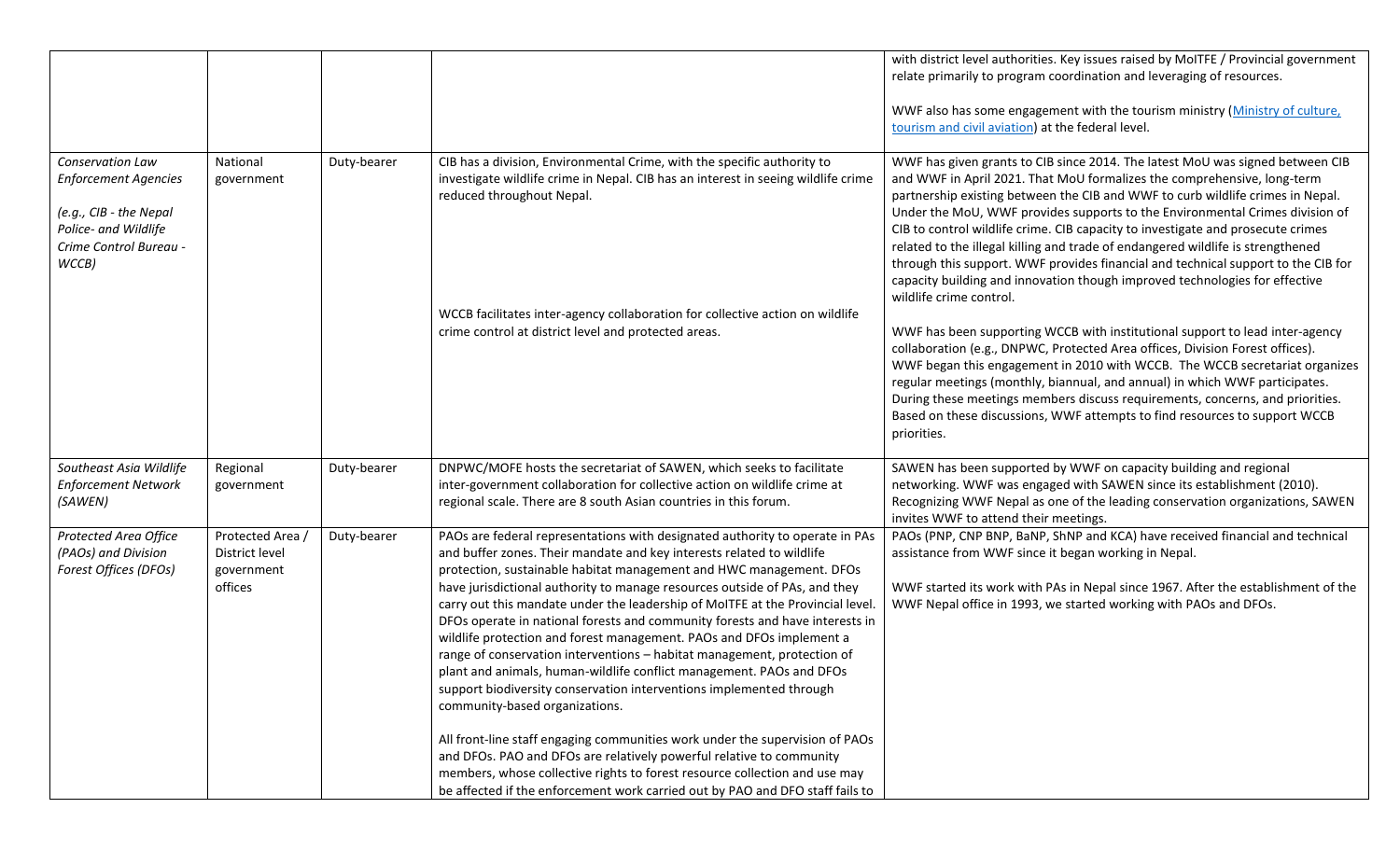|                                                                                                                         |                                                                                         |                                                                                                                           | fully adhere to the existing policies and guidelines on forest and wildlife<br>protection. In the context of the community forest operational plan<br>preparation, PAOs and DFOs facilitate participatory processes - including<br>extensive consultation with forest-dependent and Indigenous Peoples - such<br>as forest mapping and finalizing of forest protection, management, and<br>utilization provisions. During implementation, PAOs and DFOs have the<br>primary responsibility to manage HWC affecting communities, i.e., to take<br>timely action to mitigate the conflict situation and avoid potential retaliation<br>from other stakeholders including locals.                                                                                                                                                                                                                                                                                                                                                                                                                                                 |                                                                                                                                                                                                                                                                                                                                                                                                                                                                                                                                                                                                                  |
|-------------------------------------------------------------------------------------------------------------------------|-----------------------------------------------------------------------------------------|---------------------------------------------------------------------------------------------------------------------------|--------------------------------------------------------------------------------------------------------------------------------------------------------------------------------------------------------------------------------------------------------------------------------------------------------------------------------------------------------------------------------------------------------------------------------------------------------------------------------------------------------------------------------------------------------------------------------------------------------------------------------------------------------------------------------------------------------------------------------------------------------------------------------------------------------------------------------------------------------------------------------------------------------------------------------------------------------------------------------------------------------------------------------------------------------------------------------------------------------------------------------|------------------------------------------------------------------------------------------------------------------------------------------------------------------------------------------------------------------------------------------------------------------------------------------------------------------------------------------------------------------------------------------------------------------------------------------------------------------------------------------------------------------------------------------------------------------------------------------------------------------|
| <b>Local Government Unit</b><br>(Municipality)                                                                          | Local<br>government                                                                     | Duty-bearers                                                                                                              | Local governments are primarily concerned and interested about<br>development agendas.                                                                                                                                                                                                                                                                                                                                                                                                                                                                                                                                                                                                                                                                                                                                                                                                                                                                                                                                                                                                                                         | WWF engagement with local government is not formally started and it is yet to<br>formalize. However, WWF does some engagement of local governments on issues<br>of common interest.                                                                                                                                                                                                                                                                                                                                                                                                                              |
| Civil Society and<br><b>Indigenous Peoples</b><br>Organizations<br>(CSOs/IPOs, such as<br>FECOFUN, NEFIN,<br>HIMAWANTI) | National-level<br>non-<br>governmental<br>civil society<br>organizations.               | Neither duty-<br>bearers nor<br>rights-holder,<br>although they<br>have a<br>responsibility to<br>respect human<br>rights | These CSOs and IPOs represent collective voices and interests of Indigenous<br>Peoples and local communities (IPLC) among policy/decision-makers and<br>other influential stakeholders at the central level. Their primary mandate and<br>interest is to defend IPLC rights over their territories and natural resources<br>therein, including resource management and use.                                                                                                                                                                                                                                                                                                                                                                                                                                                                                                                                                                                                                                                                                                                                                    | Generally, WWF Nepal supports CSOs with institutional capacity building.<br>For the last decade, FECOFUN was consortium partner for the Hariyo Ban Program<br>funded by USAID and managed by WWF to support sustainable forest<br>management work and biodiversity conservation through local CSO capacity<br>development and community mobilization through a framework of inclusion and<br>social justice. On a case-by-case project basis, FECOFUN is a sub-grantee NGO<br>partner on the ground focusing on implementing community forest policy and<br>advocacy work, including Indigenous Peoples' rights. |
| Community-based<br>organizations (CBOS,<br>such as BZUCs, CFUGs)                                                        | Local level civil<br>society organized<br>in government-<br>recognized<br>institutions. | The institutions<br>are duty-<br>bearers, and<br>their members<br>are<br>rightsholders                                    | CBOs that are working in conservation are interested in sustainable<br>management of natural resources and equitable benefit sharing. These CBOs<br>support the wellbeing of communities and sustainable use of ecosystem<br>services. CBOs have a democratically elected executive body, so they are<br>accountable towards their communities' households. Conservation CBOs'<br>specific mandates vary, but broadly they seek to implement conservation<br>interventions to create community stewardship of natural resources.<br>For example, CBAPUs are interested in the voluntary engagement of youth in<br>awareness on anti-poaching, habitat monitoring as citizen scientists, as rapid-<br>response team (RRT) members in community-based relief mechanisms and<br>helping community members keep calm so to avoid any retaliation to wildlife<br>in HWC cases. CBAPUs are relatively dependent upon more powerful<br>stakeholders, such as government and non-government organizations with<br>which they collaborate, to address in a timely fashion community safety and<br>security issues created by HWC cases. | BZUCs, CFCCS and CFUGs have been continuous partners in WWF's conservation<br>program implementation on the ground since 2001. As sub-grantees, they work on<br>implementing key areas of work, such as forest management, livelihood programs<br>in indigenous communities, HWC mitigation activities, and conservation<br>awareness.<br>WWF encourages community ownership through regular institutional capacity<br>development support, including but not limited to supporting cross-learning across<br>CBOs in the Terai Arc Landscape.                                                                    |
| Indigenous peoples                                                                                                      | Indigenous<br>communities                                                               | Rights-holders                                                                                                            | IPs are interested in their well-being and sustainable livelihoods, which in<br>large part depends upon securing access to resources and customary rights<br>over the forest and other natural resources to sustain their livelihood and<br>economy.                                                                                                                                                                                                                                                                                                                                                                                                                                                                                                                                                                                                                                                                                                                                                                                                                                                                           | WWF Nepal has been engaging with indigenous communities since establishment.                                                                                                                                                                                                                                                                                                                                                                                                                                                                                                                                     |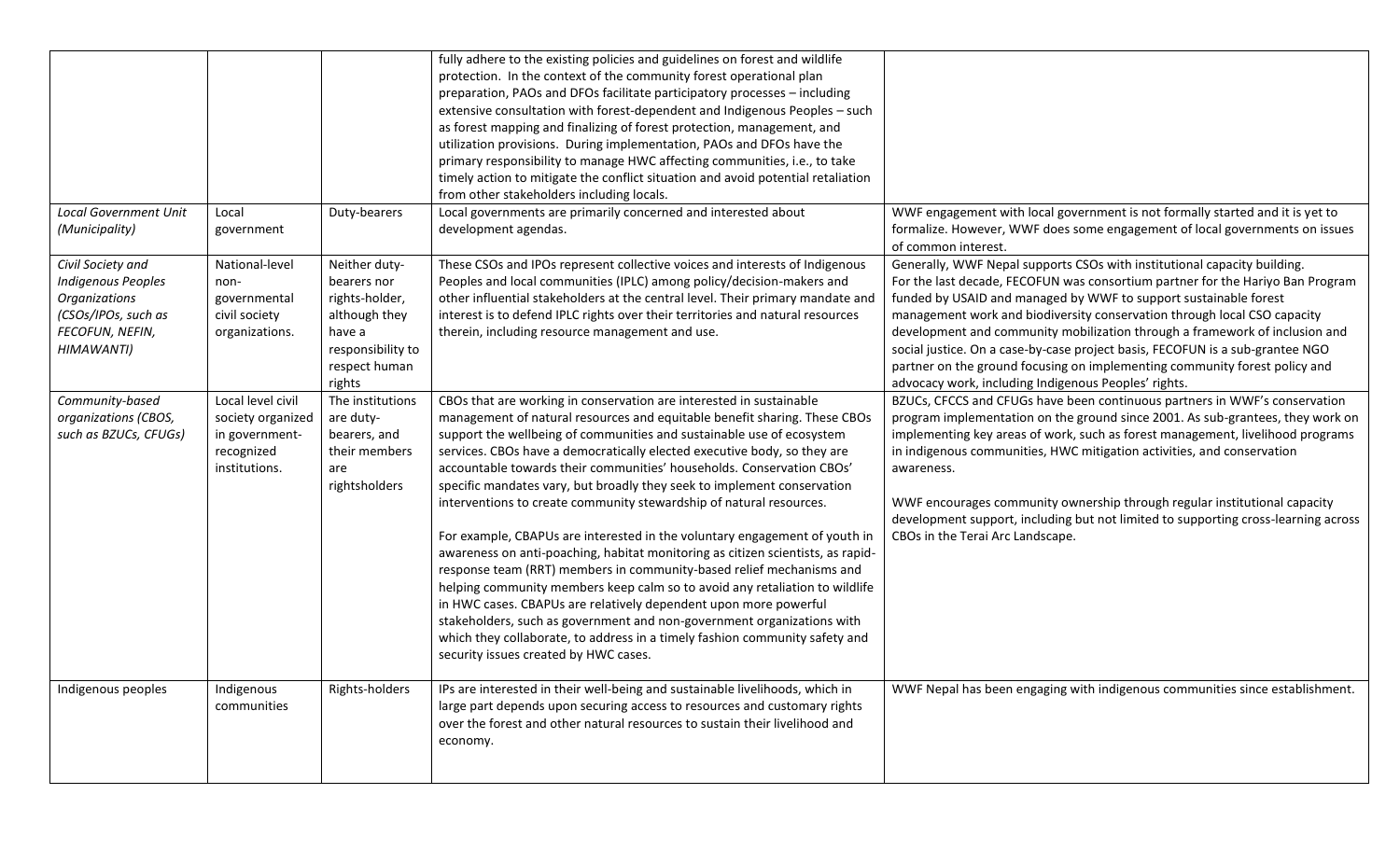| Local communities                                                                                                                                     | Local<br>communities                                                                       | Rights-holders                                                                                                            | Local communities are interested in their well-being and sustainable<br>economic development, access to resources, social and cultural needs. Local<br>communities are also interested in use of natural resources.                                                                                                                                                                                                                                                                                                                                                                                                                                                                                                                                                                                                                                                                                                                                                                                                                                                                                   | Natural resource stewardship of local communities has been a crucial component<br>of WWF's program implementation from the very beginning in Nepal. Since the<br>establishment of WWF Nepal, local communities have been engaged in<br>conservation work and especially with the rise of community centered<br>conservation in the late 1990's. Their level of engagement and participation has<br>evolved to a point where WWF is exploring models such as people managed<br>"community-based conservation areas". WWF has been engaging with local<br>communities throughout the project management cycle, including during problem<br>identification, designing, and implementing activities, monitoring results and<br>capturing learnings. |
|-------------------------------------------------------------------------------------------------------------------------------------------------------|--------------------------------------------------------------------------------------------|---------------------------------------------------------------------------------------------------------------------------|-------------------------------------------------------------------------------------------------------------------------------------------------------------------------------------------------------------------------------------------------------------------------------------------------------------------------------------------------------------------------------------------------------------------------------------------------------------------------------------------------------------------------------------------------------------------------------------------------------------------------------------------------------------------------------------------------------------------------------------------------------------------------------------------------------------------------------------------------------------------------------------------------------------------------------------------------------------------------------------------------------------------------------------------------------------------------------------------------------|-------------------------------------------------------------------------------------------------------------------------------------------------------------------------------------------------------------------------------------------------------------------------------------------------------------------------------------------------------------------------------------------------------------------------------------------------------------------------------------------------------------------------------------------------------------------------------------------------------------------------------------------------------------------------------------------------------------------------------------------------|
| Human rights<br>organizations,<br>(National Human Rights<br>Commission (NHRC), and<br>Forum for Consumer<br><b>Rights Protection-Nepal</b><br>FPCR-N) | National level<br>government<br>body and<br>national non-<br>governmental<br>organizations | Duty bearers<br>(NHRC) and<br>neither duty-<br>bearers nor<br>rightsholders<br>(other<br>institutions, see<br>left)       | The National Human Rights Commission was established as an independent<br>statutory government body in 2000. The Commission is mandated to ensure<br>the respect, promotion, and protection of human rights, launch inquiries and<br>investigations into alleged human rights violations and can recommend legal<br>or departmental action against human rights violators in Nepal. They share<br>an interest in the realization of human rights for all Nepalese, including the<br>most vulnerable Indigenous Peoples, Dalits, etc.<br>Forum for Consumer Rights Protection-Nepal (FPCRN) is a national non-<br>government organization, which has been operating in Nepal since 1995 in<br>the fields of consumer protection, fair and competitive market, good<br>governance, and self-sustained economics. FPCRN played a major role to<br>ensure consumer rights in a human right and fundamental Rights in the<br>constitution of Nepal. FPCRN has been working in the fields of consumer<br>protection, fair and competitive markets, good governance, and Nepal's self-<br>sustained economy. | WWF Nepal made a proactive decision to engage with National Human Rights<br>Commission since 2019 to work collaboratively to promote human rights-based<br>approaches in conservation.<br>Also in 2019, WWF began to engage with FPCRN, and has an agreement to provide<br>capacity building and training on right based approaches in the conservation<br>sector.                                                                                                                                                                                                                                                                                                                                                                              |
| Media organizations                                                                                                                                   | Press (civil<br>society) at all<br>levels                                                  | Neither duty-<br>bearers nor<br>rightsholders,<br>although they<br>have a<br>responsibility to<br>respect human<br>rights | They key interest of the media is to provide information in a transparent<br>manner to the public. Media organizations are powerful influencers who can<br>help raise awareness on conservation issues important to WWF, including by<br>sharing real-time information on HWC and wildlife poaching. In addition, the<br>media helps to elevate peoples' voices to authorities (duty-bearers) and to<br>disseminate WWF's and authorities' messages to the people.                                                                                                                                                                                                                                                                                                                                                                                                                                                                                                                                                                                                                                    | Since the founding of WWF Nepal, WWF has collaborated with the media to<br>successfully disseminate success stories and reporting on conservation issues.<br>WWF often mobilizes the media for conservation awareness, covering<br>conservation stories along with issues, opportunities, and outreach. In 1996, WWF<br>launched a conservation award for journalists to recognize outstanding reporting<br>on environmental and wildlife issues.                                                                                                                                                                                                                                                                                               |
| Private sector companies<br>(e.g., tourism sector)                                                                                                    | Local to national<br>private sector                                                        | Neither duty<br>bearers nor<br>rightsholders,<br>although they<br>have a<br>responsibility to<br>respect human<br>rights  | The private sector is interested to run profitable businesses. Some<br>businesses are more aligned with conservation values, such as ecotourism,<br>non-timber products companies, and may have a particular interest in both<br>environmental sustainability linked to financial sustainability.                                                                                                                                                                                                                                                                                                                                                                                                                                                                                                                                                                                                                                                                                                                                                                                                     | WWF Nepal engages with the private sector mostly to promote sustainable<br>livelihoods of natural resource dependent communities. We collaborate with this<br>sector to promote green enterprises and alternative livelihood options. WWF has<br>effectively leveraged private sector finance to support community-based livelihood<br>programs, such as homestays, coffee enterprise, essential oil production. WWF is<br>also collaborating with the private sector to promote youth-led green<br>entrepreneurship opportunities which can be win-win situations for the<br>communities as well as the private companies.                                                                                                                     |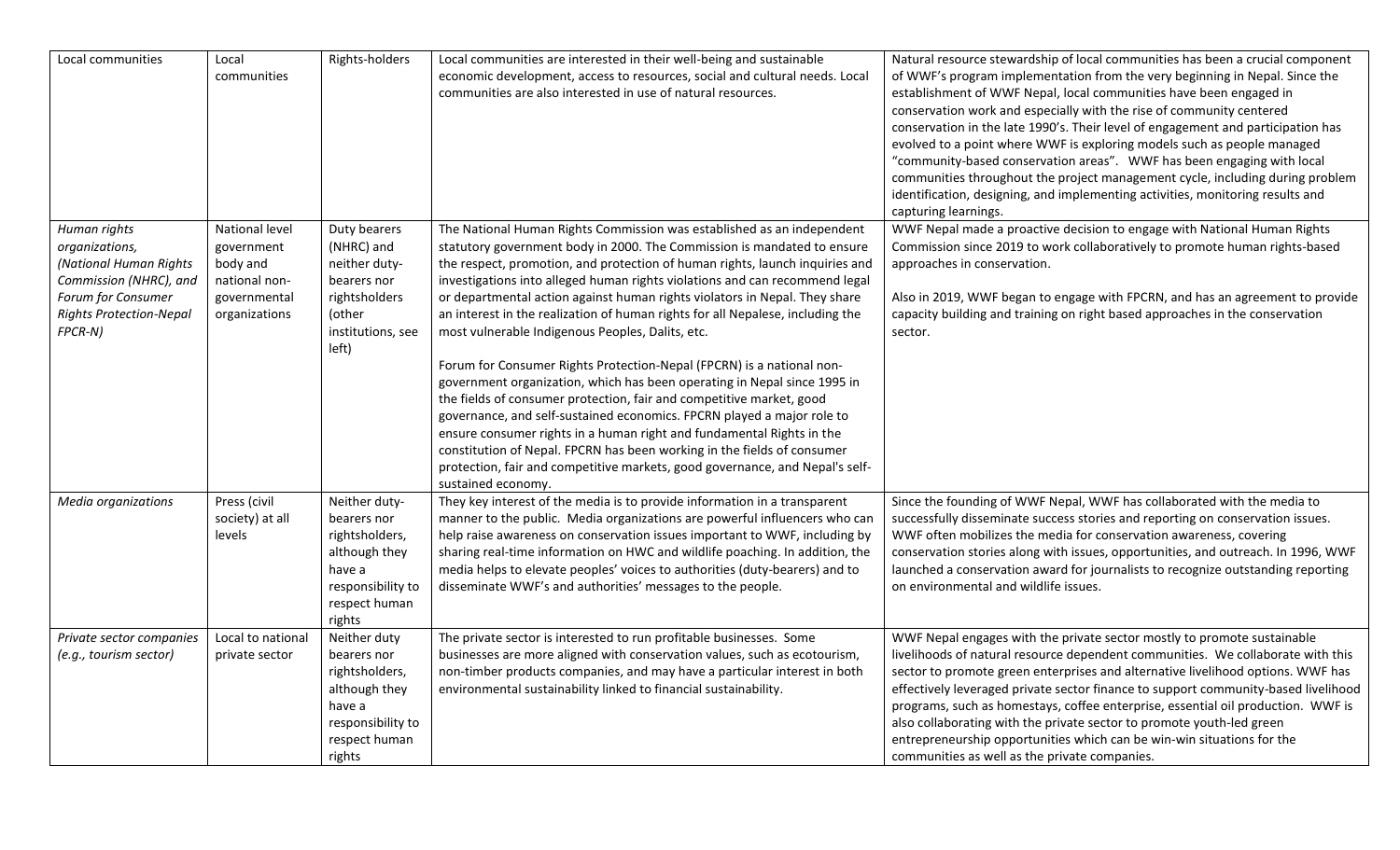# *Stakeholder Engagement Plan*

| Stakeholder<br><b>Groups</b>                                                                                                                                                                                                                         | Level of Participation at which WWF will engage this<br>group's members throughout the project cycle                                                                                                                                                                                                                                                                                                                                                                                                                                                                                                                                                                                                                                                                                                                                                                                                                                                                                                                                                                                                            | Minimum<br><b>Frequency of</b><br>Engagement                                                                                | Kind of<br>information <sup>2</sup><br>to be<br>disclosed<br>throughout | How vulnerable / marginalized groups' rights /<br>priorities inform WWF's approach with this<br>stakeholder group, participate in activities<br>and/or directly benefit from outcomes                                                                                                                                                                                                                                                                                                                                                                                                      | <b>Indicator(s) Associated with</b><br>the Stakeholder<br><b>Engagement Process and</b><br><b>Outcomes</b> | <b>Means of</b><br>Verification                              | Responsible<br><b>WWF Party</b>                         |
|------------------------------------------------------------------------------------------------------------------------------------------------------------------------------------------------------------------------------------------------------|-----------------------------------------------------------------------------------------------------------------------------------------------------------------------------------------------------------------------------------------------------------------------------------------------------------------------------------------------------------------------------------------------------------------------------------------------------------------------------------------------------------------------------------------------------------------------------------------------------------------------------------------------------------------------------------------------------------------------------------------------------------------------------------------------------------------------------------------------------------------------------------------------------------------------------------------------------------------------------------------------------------------------------------------------------------------------------------------------------------------|-----------------------------------------------------------------------------------------------------------------------------|-------------------------------------------------------------------------|--------------------------------------------------------------------------------------------------------------------------------------------------------------------------------------------------------------------------------------------------------------------------------------------------------------------------------------------------------------------------------------------------------------------------------------------------------------------------------------------------------------------------------------------------------------------------------------------|------------------------------------------------------------------------------------------------------------|--------------------------------------------------------------|---------------------------------------------------------|
|                                                                                                                                                                                                                                                      |                                                                                                                                                                                                                                                                                                                                                                                                                                                                                                                                                                                                                                                                                                                                                                                                                                                                                                                                                                                                                                                                                                                 |                                                                                                                             | the project<br>cycle                                                    |                                                                                                                                                                                                                                                                                                                                                                                                                                                                                                                                                                                            |                                                                                                            |                                                              |                                                         |
| Federal<br>government<br>entities (Ministry<br>of Forest and<br>Environment,<br>MoFE,<br>Department of<br><b>National Parks</b><br>and Wildlife<br>Conservation,<br>DNPWC, and<br>Department of<br>Forest, and Soil<br>Conservation,<br><b>DoFSC</b> | Active participation (collaborate)<br>For most projects that are implemented in TAL, WWF<br>collaborates with DNPWC and DoFSC through letters of<br>support and/or endorsement. WWF Nepal trains<br>landscape support units under the planning, monitoring,<br>and coordination division in MoFE to share best practices<br>and institutionalize landscape management practices.<br>The MoFE Secretary is the Chair and Planning Head of the<br>Program Steering Committee (PSC), while the Director<br>Generals of DNPWC and DoFSC are Co-Chairs of Program<br>Executive Committee. Deputy Director Generals of<br>DNPWC and DoFSC are Co-Chairs of the Program<br>Coordination Committee (PCC), which is responsible for<br>day-to-day operational management.<br>At least two joint field monitoring visits are organized<br>between WWF, DNPWC, DoFSC, and MoFSC each year to<br>review implementation progress and plan for the coming<br>year. Joint monitoring visits and PCC/PEC decisions are<br>shared and feed into policy discourse on community<br>based natural resource management in landscape. | As needed<br>e.g., for<br>MoFE at least<br>once a year<br>for PSC and<br>PEC, twice a<br>year;<br>monthly for<br><b>PCC</b> | All -1, 2 3, 4, 5<br>and 6                                              | WWF Nepal, along with DNPWC and DoFSC<br>through PCC and PEC, works to ensure the social<br>policies and benefit-sharing mechanisms are<br>implemented and functioning to deliver equitable<br>benefits to vulnerable and marginalized groups,<br>such as Indigenous Peoples (IP) and marginal<br>communities. This happens through: PEC<br>recommendations in project planning (resources,<br>sites, threats to address in short-term/long term);<br>and DoFSC and DNPWC informing WWF about any<br>priorities and needs in landscape management,<br>e.g., Human Wildlife Conflict (HWC). | # of decisions made in PSC,<br>PEC, PCC to address<br>integrated landscape<br>management                   | PSC/PEC/<br>PCC decision<br>minutes<br>Monitoring<br>reports | Head of<br>Conservation<br>Program<br>Landscape<br>Lead |
| Provincial<br>Ministry of<br>Industry, Tourism,<br>Forest, and<br>Environment<br>(MoITFE)                                                                                                                                                            | Active participation (collaborate)<br>Provincial Director of Forests is Chair of Provincial<br>Coordination Committee (PrCC), which coordinates the<br>TAL program at Provincial Level.<br>WWF engages with MoITFE in design phase, during<br>implementation of activities and conducts joint<br>monitoring of implemented activities on the ground.                                                                                                                                                                                                                                                                                                                                                                                                                                                                                                                                                                                                                                                                                                                                                            | At least twice<br>a year for<br>PrCC, and as<br>needed                                                                      | All -1, 2 3, 4, 5<br>and 6                                              | MoITFE will inform WWF about priorities and<br>needs if any in landscape management.<br>PrCC gets updated on the ground implementation<br>of activities.                                                                                                                                                                                                                                                                                                                                                                                                                                   |                                                                                                            | Meeting<br>minutes                                           | Landscape<br>Lead/TAL<br>Manager                        |

<sup>&</sup>lt;sup>2</sup> WWF may disclose one or more of these six kinds of information to stakeholder groups: (1) landscape/project objectives, strategies and/or activities; (2) social policies/commitments and safeguards documents, e.g., the landscape/project data or metrics; (5) landscape/project results and lessons; and/or (6) policy or issue positions. For more information about WWF's disclosure commitments, see the disclosure requirements in the Stakeholde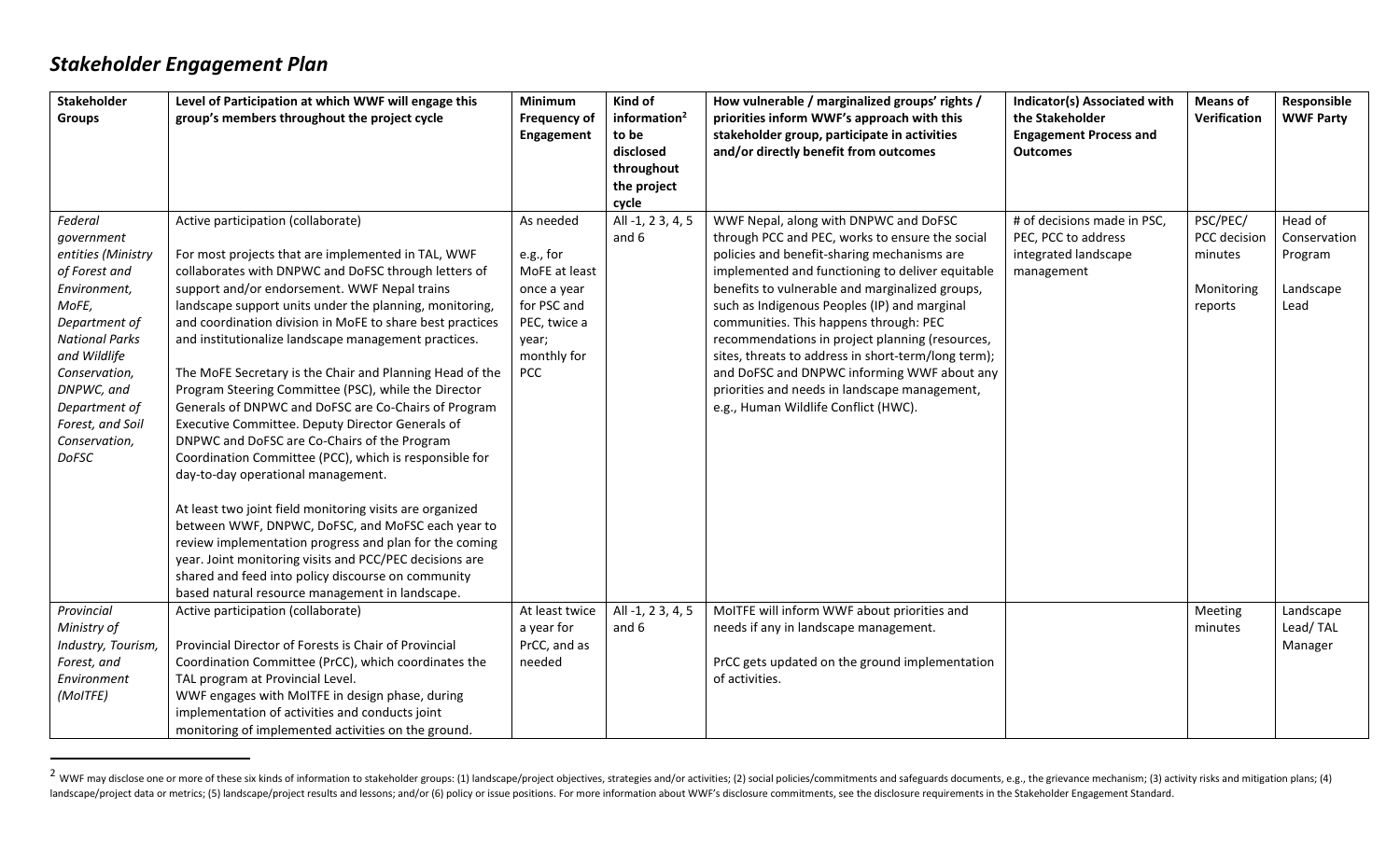| Conservation Law<br>Enforcement<br>Agencies<br>e.g., CIB (Nepal<br>Police) and<br>Wildlife Crime<br>Control Bureau<br>(WCCB) | Consultative (involve)<br>WWF engages CIB to strengthen their capacities and<br>provide equipment.<br>WWF involves WCCB members in wildlife crime control by<br>prioritizing intervention areas through an annual planning<br>meeting and periodic meetings depending on the severity<br>of crimes.                                                                                          | Yearly /<br>planning<br>review                              | 1, 2, 3, 5, 6 | WWF supports law enforcement training and<br>awareness raising on IP and human rights,<br>community volunteers' mobilization and their<br>safety and security.                                                                                                                                                  | # of trainings, awareness<br>raising and sharing meetings<br>with law enforcement<br>agencies and the % in which<br>human rights were discussed | Meeting<br>minutes<br>Reports  | Wildlife<br>Trade<br>Monitoring<br>Lead/<br><b>ESSF</b><br>Specialist  |
|------------------------------------------------------------------------------------------------------------------------------|----------------------------------------------------------------------------------------------------------------------------------------------------------------------------------------------------------------------------------------------------------------------------------------------------------------------------------------------------------------------------------------------|-------------------------------------------------------------|---------------|-----------------------------------------------------------------------------------------------------------------------------------------------------------------------------------------------------------------------------------------------------------------------------------------------------------------|-------------------------------------------------------------------------------------------------------------------------------------------------|--------------------------------|------------------------------------------------------------------------|
| Southeast Asia<br>Wildlife<br>Enforcement<br>Network (SAWEN)                                                                 | Consultative (involve)<br>Recognizing WWF Nepal as one of the leading<br>conservation organizations, SAWEN invites WWF Nepal in<br>their meeting. On some occasions, SAWEN requests<br>technical and financial support from WWF Nepal.                                                                                                                                                       | Yearly<br>planning<br>review                                | 1, 2, 5, 6    | WWF supports law enforcement training and<br>awareness raising on IP and human rights,<br>community volunteers' mobilization and their<br>safety and security.                                                                                                                                                  |                                                                                                                                                 |                                | Wildlife<br>Crime control<br>lead<br>Support from<br>landscape<br>lead |
| Protected Area<br>Office (PAOs)/<br><b>Division Forest</b><br>Offices (DFOs)                                                 | Active (i.e., empower)<br>Include DFOs/PAs to identify conservation issues on the<br>ground from their front-line staff and their operational<br>space.<br>Strengthen their capacities to be able to cope with<br>shocks, e.g., manage emergencies during HWC in<br>coordination with communities, and consider<br>community/IP rights while implementing forest and<br>wildlife protection. | Quarterly,<br>including<br>yearly<br>planning and<br>review | 1, 2, 3, 4, 5 | Front line protection staff from DFOs, PAS are<br>vulnerable to wildlife, fire, and other unplanned<br>incidents.<br>WWF supports training, provision of field gear,<br>technology transfers, awareness raising on IP and<br>human rights, community volunteers'<br>mobilization and their safety and security. | # of events and trainings and<br>the % in which human rights<br>were discussed                                                                  | Meeting<br>minutes,<br>reports | Landscape<br>lead                                                      |
| Local government<br>units                                                                                                    | Consultative (consult)                                                                                                                                                                                                                                                                                                                                                                       | <b>NA</b>                                                   | 1, 2, 3, 5, 6 |                                                                                                                                                                                                                                                                                                                 | <b>NA</b>                                                                                                                                       |                                |                                                                        |
| Civil Society and<br>Indigenous<br>Peoples<br>Organizations<br>(CSOs/IPOs, such<br>as FECOFUN,<br>NEFIN,<br>HIMAWANTI)       | Consultative (consult)<br>Consult during project development process, particularly<br>on community livelihood programs. Ensure their<br>participation in the annual planning/review meeting.                                                                                                                                                                                                 | Yearly<br>planning/<br>review                               | 1, 2, 3, 5, 6 | WWF engages CSOs/IPOs in awareness raising<br>about community/social issues in forest and<br>wildlife conservation. Sometimes, WWF seeks<br>their collaboration in community-based<br>conservation and policy formulation process, e.g.,<br>formulation and facilitation of the HWC<br>compensation mechanism.  |                                                                                                                                                 | Meeting<br>minutes             | Landscape<br>lead                                                      |
| Community-based<br>organizations<br>(CBOS, such as<br><b>BZUCs, CFUGs)</b>                                                   | Active (collaborate and empower).<br>WWF collaborates BZUCs and CFUGs (as local<br>implementing units) throughout the project cycle on                                                                                                                                                                                                                                                       | quarterly                                                   | 1, 2, 3, 4, 5 | WWF raises awareness amongst CBOs on policy<br>provisions about mandatory pro-poor<br>representation of IPs, women, and the ultra-poor<br>in CFUGs, BZUCs and CFCCs. In this way, WWF                                                                                                                           | # of meetings between CBOs<br>(BZUC, CFUG)                                                                                                      | Meeting<br>minutes             | Landscape<br>lead                                                      |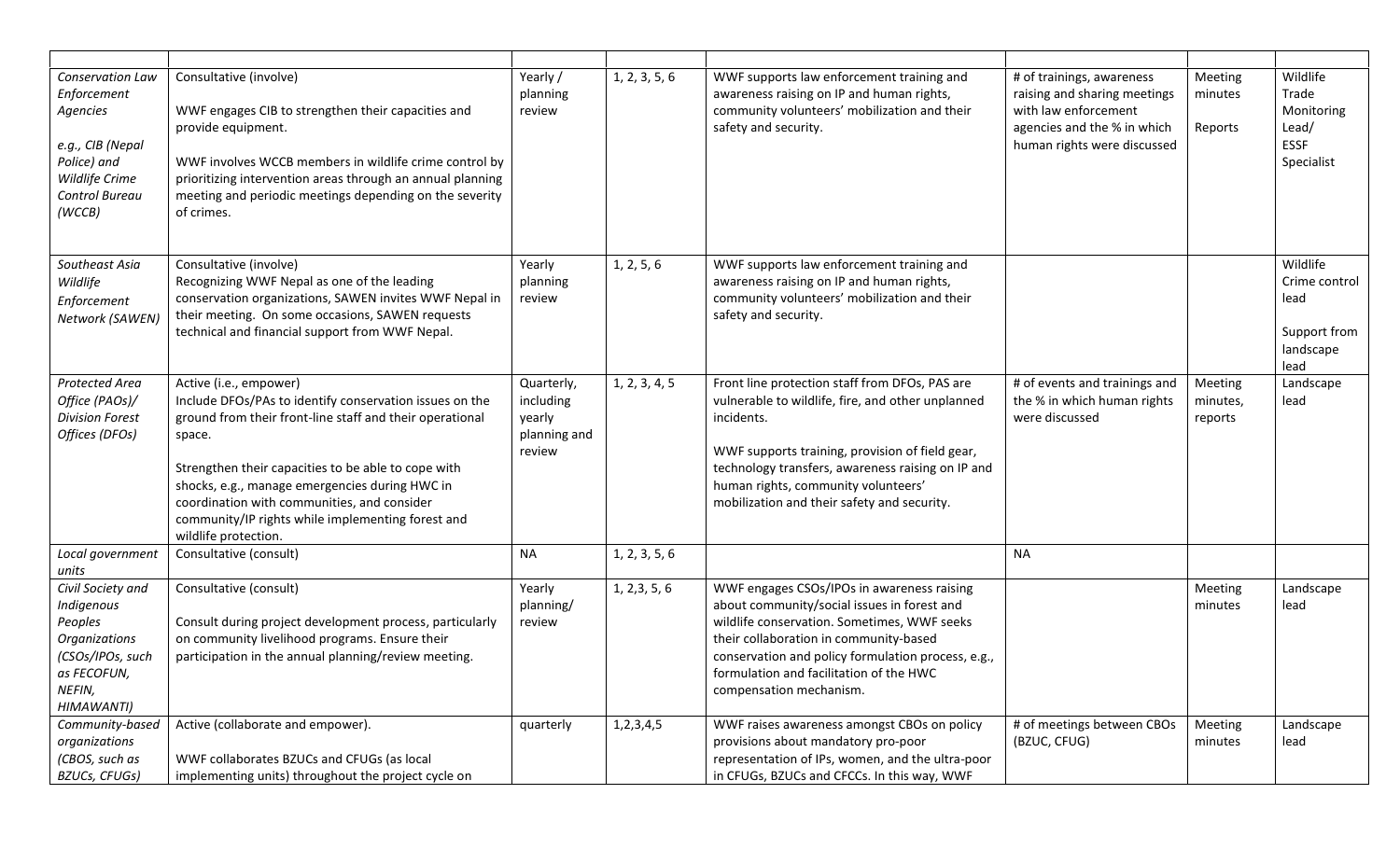|                       | problem identification, implementation, risk mitigation,<br>monitoring, and evaluation. As a foundation for this                                                                                                                                                                                                                                                                                                                                                                                                                                                                                                                                                                                                                                                                                                                                                                                                                                                                                                                                                                                                                           |                       |                          | supports empowerment of these<br>underrepresented groups so that they can better                                                                                                                                                                                                                                                                                                                                                                                                                                                                                                                                                                                                                                                                                                                                                                              |                                                                                                                                                                        |                                                                       |                                                                       |
|-----------------------|--------------------------------------------------------------------------------------------------------------------------------------------------------------------------------------------------------------------------------------------------------------------------------------------------------------------------------------------------------------------------------------------------------------------------------------------------------------------------------------------------------------------------------------------------------------------------------------------------------------------------------------------------------------------------------------------------------------------------------------------------------------------------------------------------------------------------------------------------------------------------------------------------------------------------------------------------------------------------------------------------------------------------------------------------------------------------------------------------------------------------------------------|-----------------------|--------------------------|---------------------------------------------------------------------------------------------------------------------------------------------------------------------------------------------------------------------------------------------------------------------------------------------------------------------------------------------------------------------------------------------------------------------------------------------------------------------------------------------------------------------------------------------------------------------------------------------------------------------------------------------------------------------------------------------------------------------------------------------------------------------------------------------------------------------------------------------------------------|------------------------------------------------------------------------------------------------------------------------------------------------------------------------|-----------------------------------------------------------------------|-----------------------------------------------------------------------|
|                       | collaboration, WWF exchanges with them around<br>knowledge and results for local people and IPs in forest<br>and wildlife conservation. WWF also empowers them                                                                                                                                                                                                                                                                                                                                                                                                                                                                                                                                                                                                                                                                                                                                                                                                                                                                                                                                                                             |                       |                          | participate in the collaboration process, e.g.,<br>through general assemblies, public auditing, and<br>executive committee meetings.                                                                                                                                                                                                                                                                                                                                                                                                                                                                                                                                                                                                                                                                                                                          |                                                                                                                                                                        |                                                                       |                                                                       |
|                       | through the provision of institutional support to enable<br>the development of community leadership and Local<br>Resource Persons specifically around CBNRM.                                                                                                                                                                                                                                                                                                                                                                                                                                                                                                                                                                                                                                                                                                                                                                                                                                                                                                                                                                               |                       |                          |                                                                                                                                                                                                                                                                                                                                                                                                                                                                                                                                                                                                                                                                                                                                                                                                                                                               |                                                                                                                                                                        |                                                                       |                                                                       |
| Indigenous<br>peoples | Active participation (empower)<br>WWF engages IPs throughout the project cycle, from<br>assessing threats and opportunities of forest and wildlife<br>conservation in landscape through capturing and sharing<br>learnings. This involves active participation in project<br>design to identify the needs of local communities who are<br>most dependent on PAs/Forest Areas resources. Their<br>voices are heard, and expectations are centrally<br>considered in activity selection.<br>WWF targets IPs for consultation during BZUC, CFUGs,<br>CFCCs, other CBOs' general assemblies to ensure their<br>voices are heard and to support evidence-based planning.<br>E.g., Musahar-led and other IP-led BZUGs are always<br>included in WWF consultations with BZUCs. WWF seeks<br>to respect their traditional knowledge, practices, and<br>innovations of relevance to addressing HWC, forest<br>product supply, and community safety.<br>Similarly, WWF includes IPs in focus-group discussions,<br>key informant interviews, site visits and/or workshops as<br>a key partner and beneficiary in project and program<br>evaluations. | At least<br>quarterly | All (1, 2,3, 4, 5,<br>6) | WWF Nepal engages with indigenous<br>communities throughout the project. Additional<br>efforts will be made to prioritize indigenous<br>communities' engagement explicitly in annual<br>planning process including in the monitoring and<br>evaluation of projects and the overall program.<br>For the most marginalized Ips, which include<br>Sonaha, Bote, Musahar, Darai and Kuma, WWF<br>makes special efforts to respect their rights in<br>forest and river resources while implementing<br>activities. For example, WWF seeks to support<br>communities in culturally appropriate ways:<br>Musahar communities- who are dependent on<br>river resources/fishing - are supported with<br>fishpond construction; while Bote communities<br>are engaged in community-based homestay<br>promotion in ways that boost their traditional<br>food and dances. | % change (# against baseline)<br>in IP households receiving<br>benefits from conservation<br>interventions                                                             | Meeting<br>minutes<br>Field visit<br>reports<br>Evaluation<br>reports | Landscape<br>Lead with the<br>support of<br><b>ESSF</b><br>specialist |
| Local<br>communities  | Active participation (empower)<br>Community-based conservation is a core approach in TAL<br>work, particularly for communities living close to wildlife<br>habitat and highly dependent on forest resources, so<br>WWF Nepal continues its engagement with local                                                                                                                                                                                                                                                                                                                                                                                                                                                                                                                                                                                                                                                                                                                                                                                                                                                                           | At least<br>quarterly | All (1, 2,3, 4, 5,<br>6) | WWF prioritizes engagement of marginalized<br>groups in local communities explicitly in annual<br>planning process through the final monitoring and<br>evaluation of the program.<br>WWF seeks to channel livelihood support to the                                                                                                                                                                                                                                                                                                                                                                                                                                                                                                                                                                                                                           | # of Indigenous executives of<br><b>BZUCs and CFUGs</b><br>(disaggregated by gender<br>and age bracket) engaged in<br>wildlife and forest protection<br>and management | <b>BZUC/CFUG</b><br>minutes<br>Field visit<br>reports                 | Landscape<br>Lead with the<br>support of<br><b>ESSF</b><br>specialist |
|                       | communities throughout landscape activities. WWF<br>engages local communities throughout the project cycle,<br>from assessing threats and opportunities of forest and<br>wildlife conservation in landscape through capturing and                                                                                                                                                                                                                                                                                                                                                                                                                                                                                                                                                                                                                                                                                                                                                                                                                                                                                                          |                       |                          | most marginalized communities and groups<br>through strengthening the institutional<br>governance of local CBOs e.g., BZUCs and CFUGs.                                                                                                                                                                                                                                                                                                                                                                                                                                                                                                                                                                                                                                                                                                                        | % change (# against baseline)<br>in IP households receiving                                                                                                            | Evaluation<br>reports                                                 |                                                                       |